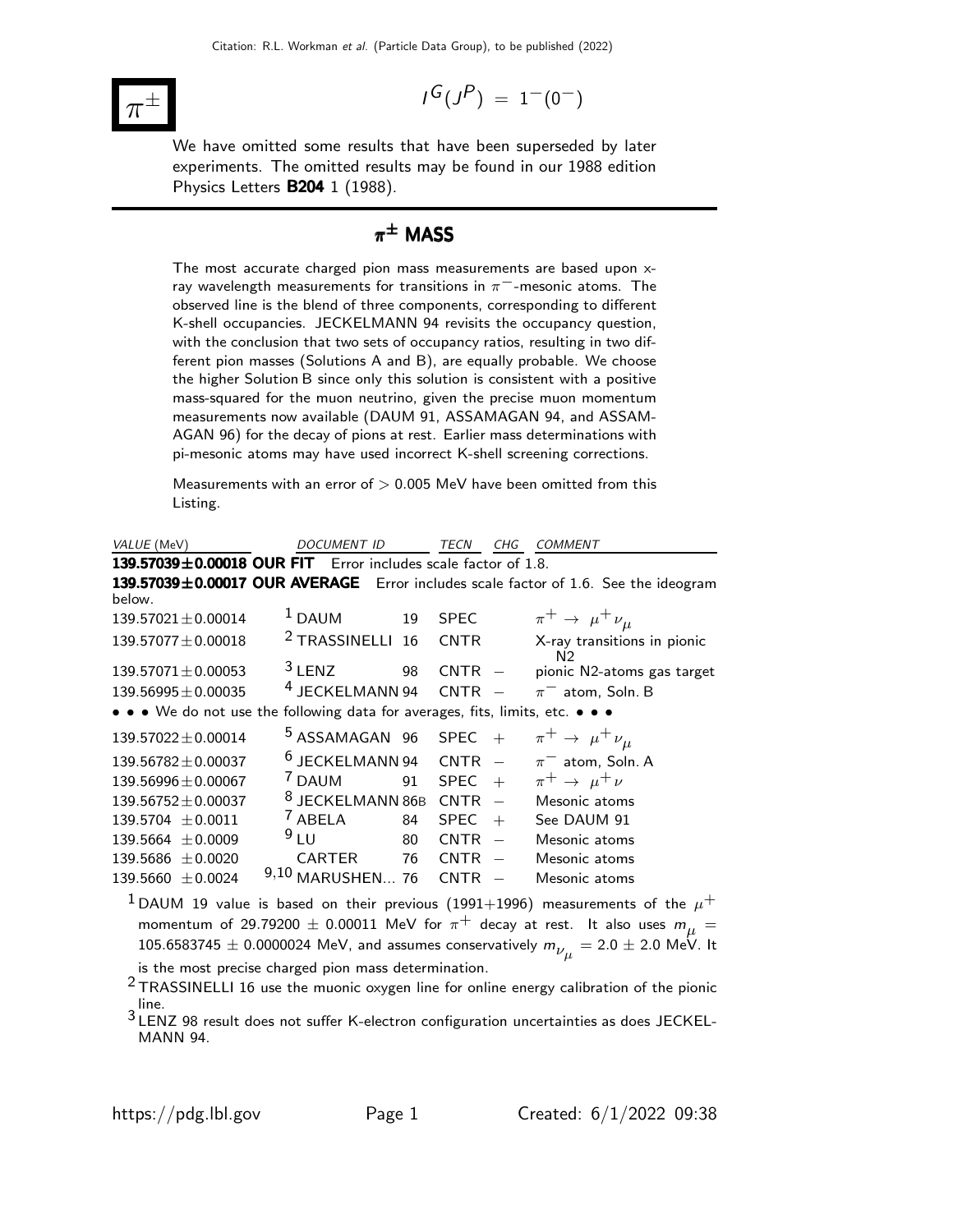- <sup>4</sup> JECKELMANN 94 Solution B (dominant 2-electron K-shell occupancy), chosen for consistency with positive  $m_{\nu_\mu}^2$ .
- $^5$ ASSAMAGAN 96 measures the  $\mu^+$  momentum  $\rho_{\mu}$  in  $\pi^+ \rightarrow \ \mu^+ \nu_{\mu}$  decay at rest to be 29.79200  $\pm$  0.00011 MeV/c. Combined with the  $\mu^{+}$  mass and the assumption  $m_{\nu}^{}_{\mu}$

 $=$  0, this gives the  $\pi^+$  mass above; if  $m_{\nu_{\mu}}^{}>$  0,  $m_{\pi^+}^{}$  given above is a lower limit.

Combined instead with  $m_{\mu}$  and (assuming CPT) the  $\pi^-$  mass of JECKELMANN 94,  $\rho_{\mu}$  gives an upper limit on  $m_{\nu_{\mu}}$  (see the  $\nu_{\mu}$ ).

- <sup>6</sup> JECKELMANN 94 Solution A (small 2-electron K-shell occupancy) in combination with either the DAUM 91 or ASSAMAGAN 94 pion decay muon momentum measurement yields a significantly negative  $m_{\nu_\mu}^2$ . It is accordingly not used in our fits.
- $7$  The DAUM 91 value includes the ABELA 84 result. The value is based on a measurement of the  $\mu^+$  momentum for  $\pi^+$  decay at rest,  $\bm{\rho}_{\mu} = 29.79179 \pm 0.00053$  MeV, uses  $\bm{m}_{\mu} =$ 105.658389  $\pm$  0.000034 MeV, and assumes that  $m_{\nu_{\mu}}^{}=0.$  The last assumption means

- that in fact the value is a lower limit.<br><sup>8</sup> JECKELMANN 86B gives  $m_{\pi}/m_e = 273.12677(71)$ . We use  $m_e = 0.51099906(15)$ <br>MeV from COHEN 87. The authors note that two solutions for the probability distribution of K-shell occupancy fit equally well, and use other data to choose the lower of the two possible  $\pi^{\pm}$  masses.
- $9$  These values are scaled with a new wavelength-energy conversion factor  $V\lambda =$ 1.23984244(37)  $\times$  10<sup>-6</sup> eV m from COHEN 87. The LU 80 screening correction relies upon a theoretical calculation of inner-shell refilling rates.
- $10$  This MARUSHENKO 76 value used at the authors' request to use the accepted set of calibration  $\gamma$  energies. Error increased from 0.0017 MeV to include QED calculation error of 0.0017 MeV (12 ppm).

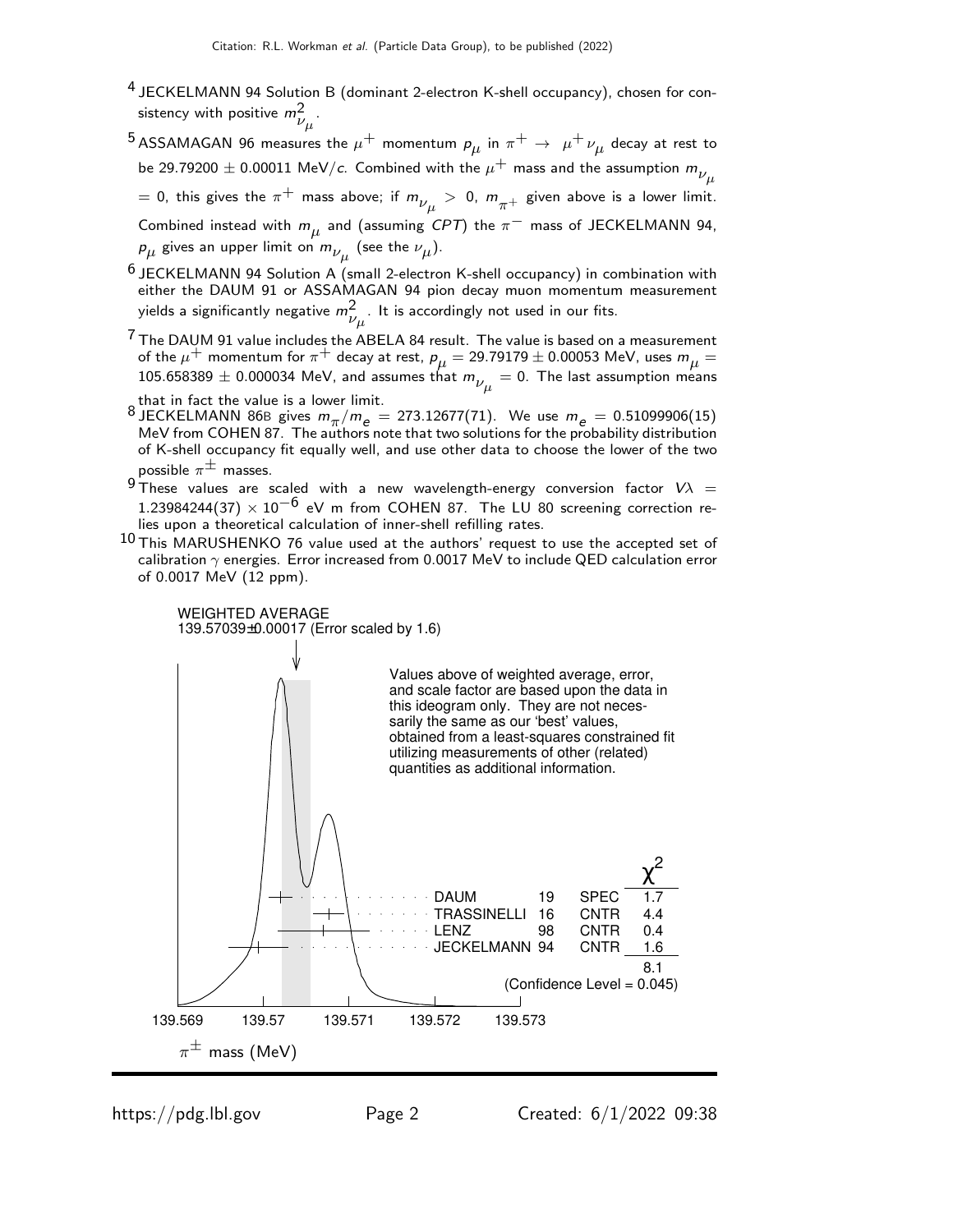$$
m_{\pi^+} - m_{\mu^+}
$$

Measurements with an error  $> 0.05$  MeV have been omitted from this Listing.

| VALUE (MeV)                                                                                                   |                        | EVTS | <b>DOCUMENT ID</b> |    | CHG<br>TECN                             | <i>COMMENT</i>  |  |  |  |
|---------------------------------------------------------------------------------------------------------------|------------------------|------|--------------------|----|-----------------------------------------|-----------------|--|--|--|
| • • • We do not use the following data for averages, fits, limits, etc. • • •                                 |                        |      |                    |    |                                         |                 |  |  |  |
|                                                                                                               | $33.91157 \pm 0.00067$ |      | $1$ DAUM           |    | 91 SPEC + $\pi^+ \rightarrow \mu^+ \nu$ |                 |  |  |  |
|                                                                                                               | $33.9111 \pm 0.0011$   |      | ABELA              | 84 | <b>SPEC</b>                             | See DAUM 91     |  |  |  |
| 33.925                                                                                                        | $+0.025$               |      | <b>BOOTH</b>       | 70 | $CNTR +$                                | Magnetic spect. |  |  |  |
| 33.881                                                                                                        | $+0.035$               | 145  | <b>HYMAN</b>       | 67 | HEBC $+$                                | $K^-$ He        |  |  |  |
| $^{-1}$ The DAUM 91 value assumes that $m_{\nu_{_{II}}} = 0$ and uses our $m_{\mu} = 105.658389 \pm 0.000034$ |                        |      |                    |    |                                         |                 |  |  |  |
| MeV.                                                                                                          |                        |      |                    |    |                                         |                 |  |  |  |

$$
\left(m_{\pi^+}-m_{\pi^-}\right)/\; m_{\rm average}
$$

A test of CPT invariance.

| VALUE (units $10^{-4}$ ) | DOCUMENT ID  | <i>TFCN</i> |
|--------------------------|--------------|-------------|
| 2±5                      | <b>AYRES</b> | CNTR        |

# $\pi^\pm$  Mean Life

Measurements with an error  $> 0.02 \times 10^{-8}$  s have been omitted.

| <i>VALUE</i> (10 <sup>-8</sup> s) |                                   |                                                                                           | DOCUMENT ID                                      |    | TECN     | CHG | <b>COMMENT</b> |
|-----------------------------------|-----------------------------------|-------------------------------------------------------------------------------------------|--------------------------------------------------|----|----------|-----|----------------|
|                                   |                                   | $2.6033 \pm 0.0005$ OUR AVERAGE Error includes scale factor of 1.2.                       |                                                  |    |          |     |                |
|                                   | $2.60361 \pm 0.00052$             |                                                                                           | <sup>1</sup> KOPTEV 95 SPEC + Surface $\mu^+$ 's |    |          |     |                |
|                                   | $2.60231 \pm 0.00050 \pm 0.00084$ |                                                                                           | NUMAO 95 SPEC + Surface $\mu^+$ 's               |    |          |     |                |
| 2.609                             | $\pm$ 0.008                       |                                                                                           | DUNAITSEV 73 CNTR $+$                            |    |          |     |                |
|                                   | $2.602 \pm 0.004$                 |                                                                                           | AYRES                                            | 71 | $CNTR +$ |     |                |
|                                   | $2.604 \pm 0.005$                 |                                                                                           | NORDBERG 67 CNTR $+$                             |    |          |     |                |
| 2.602                             | $\pm 0.004$                       |                                                                                           | ECKHAUSE 65                                      |    | $CNTR +$ |     |                |
|                                   |                                   | • • • We do not use the following data for averages, fits, limits, etc. • • •             |                                                  |    |          |     |                |
| 2.640                             | $+0.008$                          |                                                                                           | <sup>2</sup> KINSEY                              | 66 | $CNTR +$ |     |                |
| nates.                            |                                   | $1$ KOPTEV 95 combines the statistical and systematic errors; the statistical error domi- |                                                  |    |          |     |                |

 $2$  Systematic errors in the calibration of this experiment are discussed by NORDBERG 67.

$$
\left(\tau_{\pi^+}~-~\tau_{\pi^-}\right)/~\tau_{\rm average}
$$

A test of CPT invariance.

| <i>VALUE</i> (units $10^{-4}$ )                                               | DOCUMENT ID                    |    | TECN                      |
|-------------------------------------------------------------------------------|--------------------------------|----|---------------------------|
| $5.5 \pm 7.1$                                                                 | AYRES                          | 71 | <b>CNTR</b>               |
| • • • We do not use the following data for averages, fits, limits, etc. • • • |                                |    |                           |
| $-14$ $\pm 29$                                                                | PETRUKHIN 68                   |    | <b>CNTR</b>               |
| 40 $\pm 70$                                                                   | BARDON 66 CNTR                 |    |                           |
| 23 $\pm 40$                                                                   | <sup>1</sup> LOBKOWICZ 66 CNTR |    |                           |
|                                                                               |                                |    |                           |
| https://pdg.lbl.gov                                                           | Page 3                         |    | Created: $6/1/2022$ 09:38 |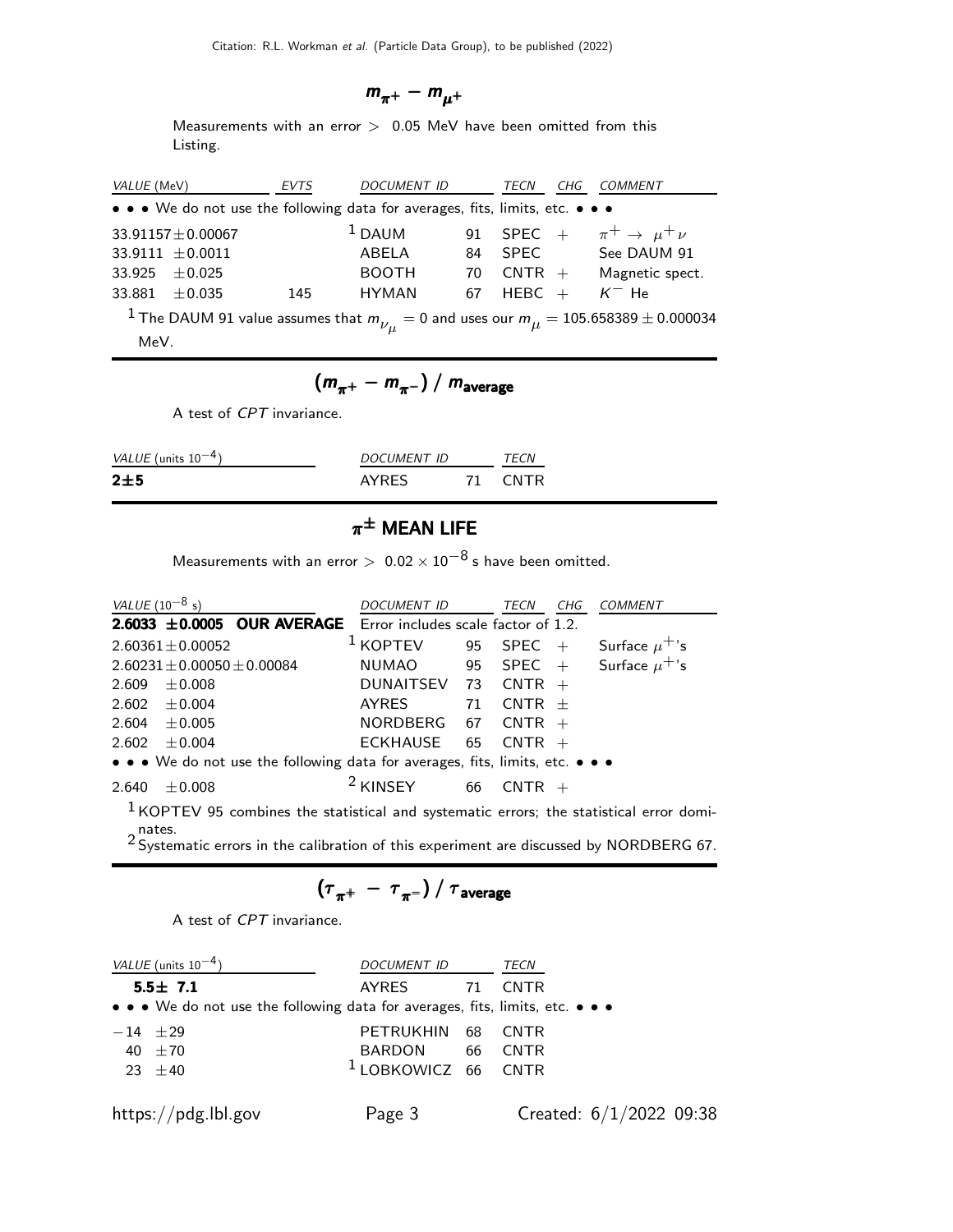$1$  This is the most conservative value given by LOBKOWICZ 66.

#### $\pi$  ELECTRIC POLARIZABILITY  $\alpha_{\pi}$

See HOLSTEIN 14 for a general review on hadron polarizability.

| VALUE $(10^{-4}$ fm <sup>3</sup> ) EVTS                           | DOCUMENT ID TECN COMMENT |  |                                                                                                      |  |
|-------------------------------------------------------------------|--------------------------|--|------------------------------------------------------------------------------------------------------|--|
|                                                                   |                          |  | <b>2.0±0.6±0.7</b> 63k <sup>1</sup> ADOLPH 15A SPEC $\pi^{-}\gamma \to \pi^{-}\gamma$ Compton scatt. |  |
| $^{-1}$ Value is derived assuming $\alpha_\pi^{}=-\beta_\pi^{} .$ |                          |  |                                                                                                      |  |

#### $\pi^+$  DECAY MODES

 $\pi^-$  modes are charge conjugates of the modes below.

For decay limits to particles which are not established, see the section on Searches for Axions and Other Very Light Bosons.

| Mode                                          | Fraction $(\Gamma_i/\Gamma)$<br>Confidence level                   |     |
|-----------------------------------------------|--------------------------------------------------------------------|-----|
| $\Gamma_1$ $\mu^+ \nu_\mu$                    | [a] $(99.98770 \pm 0.00004)$ %                                     |     |
| $\Gamma_2$ $\mu^{\dagger} \nu_{\mu} \gamma$   | [b] $(2.00 \pm 0.25) \times 10^{-4}$                               |     |
| $\Gamma_3$ $e^+$ $\nu_e$                      | [a] $(1.230 \pm 0.004) \times 10^{-4}$                             |     |
| $\Gamma_4$ $e^+ \nu_e \gamma$                 | $[b]$ (7.39 $\pm 0.05$ ) × 10 <sup>-7</sup>                        |     |
| $\Gamma_5$ $e^+ \nu_e \pi^0$                  | $(1.036 \pm 0.006) \times 10^{-8}$                                 |     |
| $\Gamma_6$ $e^+$ $\nu_e$ $e^+$ $e^-$          | $(3.2 \pm 0.5) \times 10^{-9}$                                     |     |
| $\Gamma_7$ $\mu^+ \nu_\mu \nu \overline{\nu}$ | $\times$ 10 $^{-6}$<br>< 9                                         | 90% |
| $\Gamma_8$ $e^+ \nu_e \nu \overline{\nu}$     | $\times$ 10 $^{-7}$ 90%<br>< 1.6                                   |     |
|                                               | Lepton Family number $(IF)$ or Lepton number $(I)$ violating modes |     |

#### epton Family number  $(Lr)$  or Lepton number  $(L)$  violating modes

| $\Gamma_9$ $\mu^+$ $\overline{\nu}_e$ | L $[c] < 1.5$    | $\times$ 10 <sup>-3</sup> 90% |  |
|---------------------------------------|------------------|-------------------------------|--|
| $\Gamma_{10}$ $\mu^{+}$ $\nu_{e}$     | $LF$ $[c] < 8.0$ | $\times\,10^{-3}$ 90%         |  |
| $\Gamma_{11}$ $\mu^- e^+ e^+ \nu$     | $LF \t\t 1.6$    | $\times$ 10 $^{-6}$ 90%       |  |

- [a] Measurements of Γ $({e^+} {\nu_e})/\Gamma(\mu^+ \nu_{\mu})$  always include decays with  $\gamma$ 's, and measurements of Г $(\mathrm{e}^+\,\nu_\mathrm{e}\,\gamma)$  and Г $(\mu^+\,\nu_\mu\,\gamma)$  never include low-energy  $\gamma$ 's. Therefore, since no clean separation is possible, we consider the modes with  $\gamma$ 's to be subreactions of the modes without them, and let  $[\Gamma(e^+ \, \nu_e)$ + Γ $(\mu^+ \nu_{\mu})$ ]/Γ<sub>total</sub> = 100%.
- [b] See the Particle Listings below for the energy limits used in this measurement; low-energy  $\gamma$ 's are not included.
- [c] Derived from an analysis of neutrino-oscillation experiments.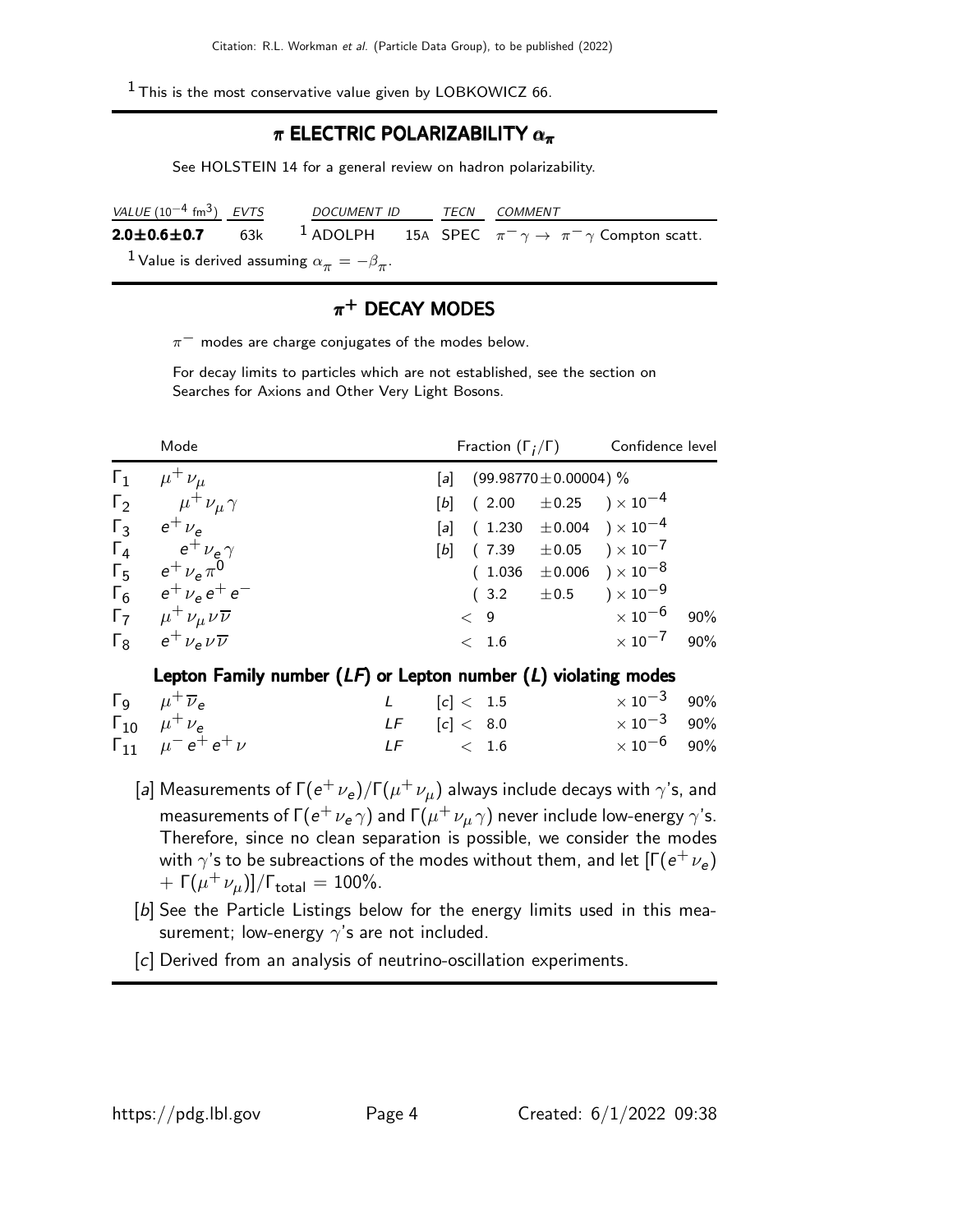#### $\pi^+$  BRANCHING RATIOS

# $\Gamma(e^+ \nu_e)/\Gamma_{\rm total}$  Γ<sub>3</sub>/Γ

See note [a] in the list of  $\pi^+$  decay modes just above, and see also the next block of data. See also the note on "Decay Constants of Charged Pseudoscalar Mesons" in the  $D_c^+$  $\frac{1}{s}$  Listings.

 $1.230\pm0.004$  OUR EVALUATION

VALUE (units  $10^{-4}$ ) DOCUMENT ID

#### $\left[\Gamma(e^+ \nu_e) + \Gamma(e^+ \nu_e \gamma)\right] / \left[\Gamma(\mu^+ \nu_\mu) + \Gamma(\mu^+ \nu_\mu \gamma)\right]$ )]  $(\Gamma_3+\Gamma_4)/(\Gamma_1+\Gamma_2)$

See note [a] in the list of  $\pi^{+}$  decay modes above. See NUMAO 92 for a discussion of  $e-\mu$  universality. See also the note on "Decay Constants of Charged Pseudoscalar Mesons" in the  $D_c^+$  $\frac{1}{s}$  Listings.

| VALUE (units $10^{-4}$ )                                                      | <b>EVTS</b> | <b>DOCUMENT ID</b> |    | TECN        | CHG | <b>COMMENT</b>   |  |  |  |
|-------------------------------------------------------------------------------|-------------|--------------------|----|-------------|-----|------------------|--|--|--|
| 1.2327±0.0023 OUR AVERAGE                                                     |             |                    |    |             |     |                  |  |  |  |
| $1.2344 \pm 0.0023 \pm 0.0019$                                                | 400k        | AGUILAR-AR15       |    | $CNTR +$    |     | Stopping $\pi^+$ |  |  |  |
| $1.2346 \pm 0.0035 \pm 0.0036$                                                | 120k        | <b>CZAPEK</b>      | 93 | CALO        |     | Stopping $\pi^+$ |  |  |  |
| $1.2265 \pm 0.0034 \pm 0.0044$                                                | 190k        | <b>BRITTON</b>     | 92 | <b>CNTR</b> |     | Stopping $\pi^+$ |  |  |  |
| $1.218 \pm 0.014$                                                             | 32k         | <b>BRYMAN</b>      | 86 | <b>CNTR</b> |     | Stopping $\pi^+$ |  |  |  |
| • • • We do not use the following data for averages, fits, limits, etc. • • • |             |                    |    |             |     |                  |  |  |  |
| $1.273 \pm 0.028$                                                             | 11k         | $1$ DICAPUA        | 64 | <b>CNTR</b> |     |                  |  |  |  |
| $\pm 0.07$<br>1.21                                                            |             | <b>ANDERSON</b>    | 60 | <b>SPEC</b> |     |                  |  |  |  |
|                                                                               |             |                    |    |             |     |                  |  |  |  |

 $1$  DICAPUA 64 has been updated using the current mean life.

#### $\Gamma(\mu^+ \nu_\mu \gamma)/\Gamma_{\rm total}$  Γ<sub>2</sub>/Γ /Γ $_{\rm total}$ Γ $_{\rm 2}$ /Γ

Note that measurements here do not cover the full kinematic range.

| VALUE (units $10^{-4}$ )                                                      | EVTS | <b>DOCUMENT ID</b> | TECN | CHG COMMENT                                                                                               |
|-------------------------------------------------------------------------------|------|--------------------|------|-----------------------------------------------------------------------------------------------------------|
| $2.0 \pm 0.24 \pm 0.08$                                                       |      | $1$ BRESSI         |      | 98 CALO + Stopping $\pi^+$                                                                                |
| • • • We do not use the following data for averages, fits, limits, etc. • • • |      |                    |      |                                                                                                           |
| $1.24 \pm 0.25$                                                               | 26.  | CASTAGNOLI 58 EMUL |      | $KE_{\mu}$ $<$ 3.38 MeV                                                                                   |
|                                                                               |      |                    |      | <sup>1</sup> BRESSI 98 result is given for $E_{\gamma} > 1$ MeV only. Result agrees with QED expectation, |

 $2.283 \times 10^{-4}$  and does not confirm discrepancy of earlier experiment CASTAGNOLI 58.

# $\Gamma(e^+ \nu_e \gamma)/\Gamma_{\rm total}$  Γ<sub>4</sub>/Γ

The very different values reflect the very different kinematic ranges covered (bigger range, bigger value). And none of them covers the whole kinematic range.

| VALUE (units $10^{-8}$ )                                                      | EVTS | <i>DOCUMENT ID</i>                                    | TECN | COMMENT                                                                              |
|-------------------------------------------------------------------------------|------|-------------------------------------------------------|------|--------------------------------------------------------------------------------------|
| 73.86±0.54                                                                    | 65k  | <sup>1</sup> BYCHKOV 09 PIBE $e^+ \nu \gamma$ at rest |      |                                                                                      |
| • • • We do not use the following data for averages, fits, limits, etc. • • • |      |                                                       |      |                                                                                      |
| 16.1 $\pm 2.3$                                                                |      |                                                       |      | <sup>2</sup> BOLOTOV 90B SPEC 17 GeV $\pi^- \rightarrow e^- \overline{\nu}_e \gamma$ |
| 5.6 $\pm$ 0.7                                                                 | 226  |                                                       |      | $3$ STETZ 78 SPEC P <sub>e</sub> > 56 MeV/c                                          |
| 3.0                                                                           | 143  |                                                       |      | DEPOMMIER 63B CNTR $(KE)_{e^+\gamma} > 48$ MeV                                       |

 $^1$ This BYCHKOV 09 value is for  $E_\gamma > 10$  MeV and  $\Theta_{e^+ \gamma} > 40^\circ.$ 

 $^2$ BOLOTOV 90B is for  $E_\gamma$   $>$  21 MeV,  $E_e$   $>$  70  $-$  0.8  $E_\gamma$ .

 $3$  STETZ 78 is for an  $e^-\gamma$  opening angle  $>132^\circ$ . Obtains 3.7 when using same cutoffs as DEPOMMIER 63B.

total and the set of the set of the set of the set of the set of the set of the set of the set of the set of t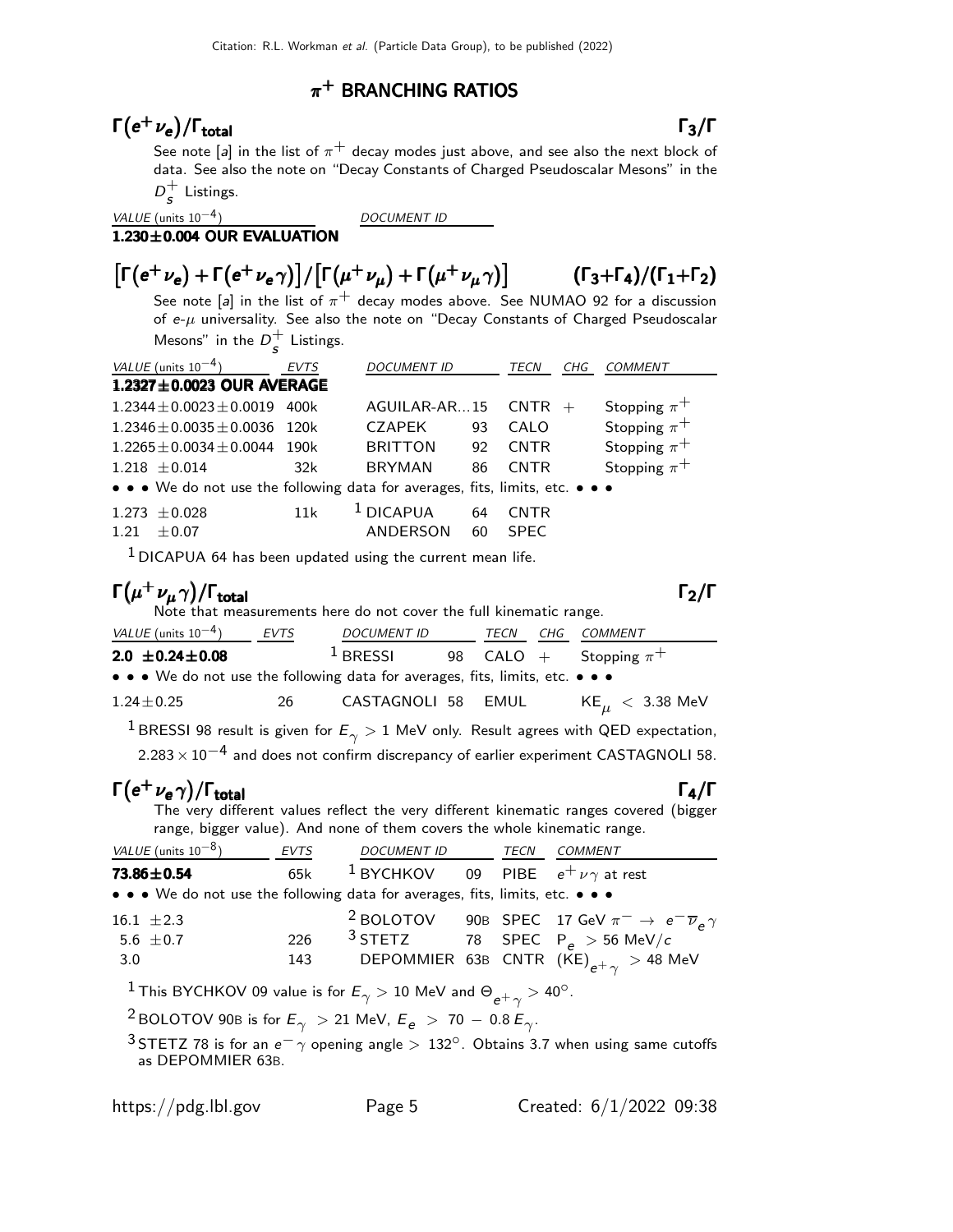| $\Gamma(e^+\nu_e\pi^0)/\Gamma_{\rm total}$         |             |                                                                               |    |             |     |                     |  |
|----------------------------------------------------|-------------|-------------------------------------------------------------------------------|----|-------------|-----|---------------------|--|
| VALUE (units $10^{-8}$ )                           | <b>EVTS</b> | <b>DOCUMENT ID</b>                                                            |    | <b>TECN</b> | CHG | <b>COMMENT</b>      |  |
| $1.036 \pm 0.006$ OUR AVERAGE                      |             |                                                                               |    |             |     |                     |  |
| $1.036 \pm 0.006$                                  | 64k         | $1,2$ POCANIC                                                                 | 04 | <b>PIBE</b> | $+$ | $\pi$ decay at rest |  |
| $1.026 \pm 0.039$                                  | 1224        | <sup>3</sup> MCFARLANE 85                                                     |    | $CNTR +$    |     | Decay in flight     |  |
| $1.00 \begin{array}{c} +0.08 \\ -0.10 \end{array}$ | 332         | DEPOMMIER 68                                                                  |    | $CNTR +$    |     |                     |  |
| $1.07 \pm 0.21$                                    | 38          | <sup>4</sup> BACASTOW                                                         | 65 | $OSPK +$    |     |                     |  |
| $1.10 + 0.26$                                      |             | $4$ BERTRAM                                                                   | 65 | $OSPK +$    |     |                     |  |
| $+0.2$<br>1.1                                      | 43          | $4$ DUNAITSEV 65                                                              |    | $CNTR +$    |     |                     |  |
| $+0.20$<br>0.97                                    | 36          | <sup>4</sup> BARTLETT                                                         | 64 | $OSPK +$    |     |                     |  |
|                                                    |             | • • • We do not use the following data for averages, fits, limits, etc. • • • |    |             |     |                     |  |

1.15  $\pm$  0.22 52 <sup>4</sup> DEPOMMIER 63 CNTR + See DEPOMMIER 68 1 POCANIC 04 normalizes to  $e^+ \nu_e$  decays, using the PDG 2004 value B $(\pi^+ \rightarrow \ e^+ \nu_e)$  $= (1.230 \pm 0.004) \times 10^{-4}$ . We add their statistical  $(0.004 \times 10^{-8})$ , systematic  $(0.004 \times$  $10^{-8}$ ) and systematic error due to the uncertainty of B $(\pi^+ \rightarrow e^+ \nu_e)$   $(0.003 \times 10^{-8})$ in quadrature.

<sup>2</sup> This result can be used to calculate  $V_{ud}$  from pion beta decay:  $\textit{V}^{PIBETA}_{ud} =$  0.9728  $\pm$ 0.0030.

 $3$  MCFARLANE 85 combines a measured rate  $(0.394 \pm 0.015)/s$  with 1982 PDG mean life.

4 DEPOMMIER 68 says the result of DEPOMMIER 63 is at least 10% too large because of a systematic error in the  $\pi^{\mathsf{0}}$  detection efficiency, and that this may be true of all the previous measurements (also V. Soergel, private communication, 1972).

| $\Gamma(e^+\nu_e e^+e^-)/\Gamma(\mu^+\nu_\mu)$                                                                        |    |    |                                                                   |      | $\Gamma_6/\Gamma_1$                              |
|-----------------------------------------------------------------------------------------------------------------------|----|----|-------------------------------------------------------------------|------|--------------------------------------------------|
| VALUE (units $10^{-9}$ ) CL% EVTS                                                                                     |    |    | <b>DOCUMENT ID</b>                                                | TECN | COMMENT                                          |
| 3.2 $\pm$ 0.5 $\pm$ 0.2                                                                                               |    | 98 | EGLI                                                              |      | 89 SPEC Uses $R_{\text{PCAC}} = 0.068 \pm 0.004$ |
| $\bullet \bullet \bullet$ We do not use the following data for averages, fits, limits, etc. $\bullet \bullet \bullet$ |    |    |                                                                   |      |                                                  |
| $0.46 \pm 0.16 \pm 0.07$<br>$\leq 4.8$                                                                                | 90 |    | <sup>1</sup> BARANOV 92 SPEC Stopped $\pi^+$<br>KORENCHE 76B SPEC |      |                                                  |
| $<$ 34<br>1.                                                                                                          | 90 |    | KORENCHE 71 OSPK                                                  |      |                                                  |

 $<sup>1</sup>$  This measurement by BARANOV 92 is of the structure-dependent part of the decay.</sup> The value depends on values assumed for ratios of form factors.

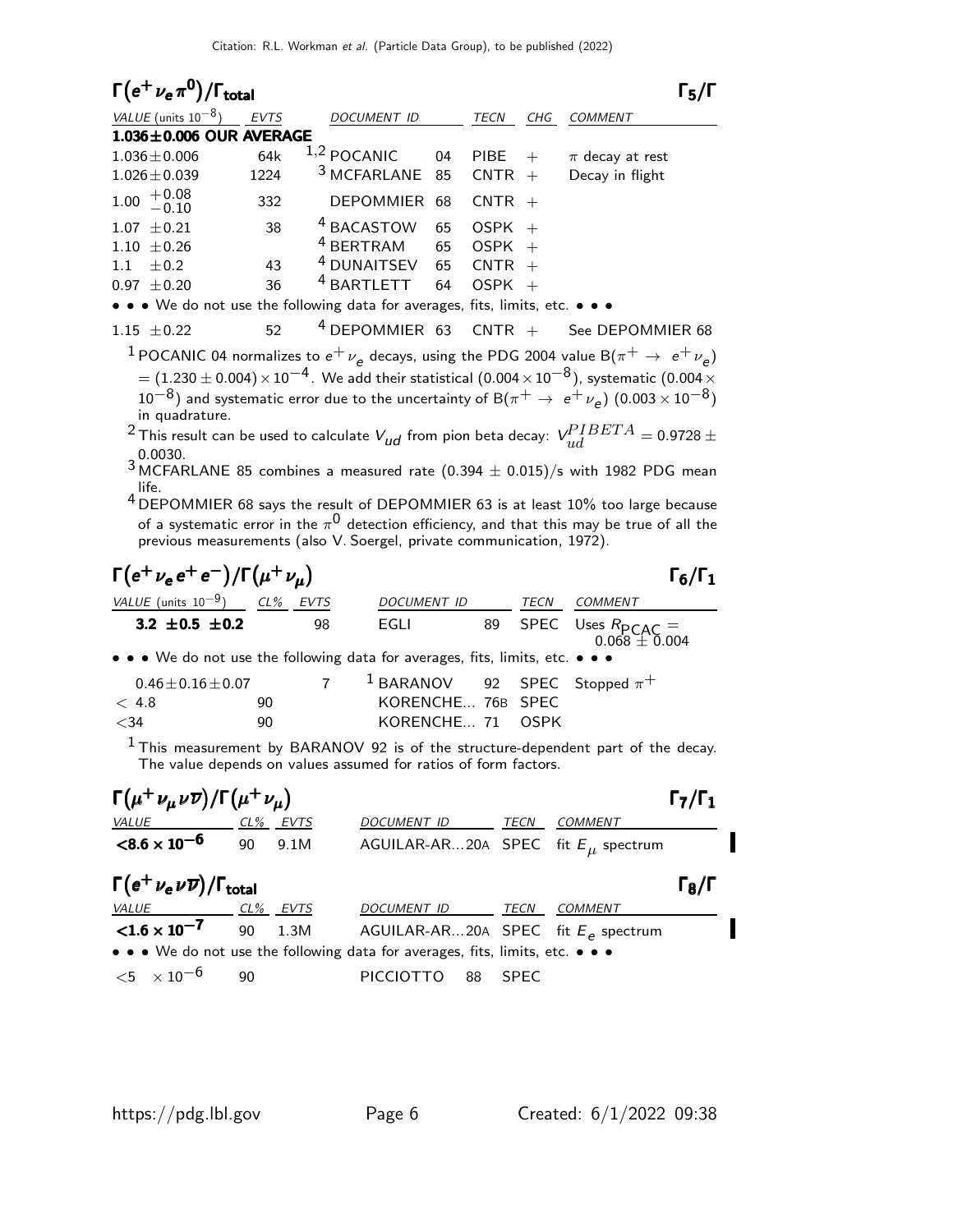| $\Gamma(\mu^+\overline{\nu}_e)/\Gamma_{\rm total}$                                                                                                                                                  |    |                                           |  | $\Gamma$ <sub>9</sub> /Γ<br>Forbidden by total lepton number conservation. See the note on "Decay Constants of |
|-----------------------------------------------------------------------------------------------------------------------------------------------------------------------------------------------------|----|-------------------------------------------|--|----------------------------------------------------------------------------------------------------------------|
| Charged Pseudoscalar Mesons" in the $D_c^+$ Listings.                                                                                                                                               |    |                                           |  |                                                                                                                |
|                                                                                                                                                                                                     |    |                                           |  |                                                                                                                |
| $\frac{VALUE \text{ (units 10}^{-3})}{VALUE \text{ (units 10}^{-3})}$ $\frac{CL\%}{90}$ $\frac{DOC \text{ MENT ID}}{1 \text{ COOPER}}$ $\frac{TECN}{82}$ $\frac{COMMENT}{HLBC}$ $Wideband \nu$ beam |    |                                           |  |                                                                                                                |
| violation.                                                                                                                                                                                          |    |                                           |  | <sup>1</sup> COOPER 82 limit on $\overline{\nu}_e$ observation is here interpreted as a limit on lepton number |
| $\Gamma(\mu^+\nu_e)/\Gamma_{\rm total}$<br>Forbidden by lepton family number conservation.                                                                                                          |    |                                           |  | $\Gamma_{10}/\Gamma$                                                                                           |
| $\frac{VALUE \text{ (units 10}^{-3})}{VALUE \text{ (units 10}^{-3})}$ $\frac{CL\%}{90}$ $\frac{DOC \text{ MENT ID}}{1 \text{ COOPER}}$ $\frac{TECN}{82}$ $\frac{COMMENT}{HLBC}$ $Wideband \nu$ beam |    |                                           |  |                                                                                                                |
|                                                                                                                                                                                                     |    |                                           |  |                                                                                                                |
| violation.                                                                                                                                                                                          |    |                                           |  | $^1$ COOPER 82 limit on $\nu_e$ observation is here interpreted as a limit on lepton family number             |
| $\Gamma(\mu^- e^+ e^+ \nu)/\Gamma_{\rm total}$<br>Forbidden by lepton family number conservation.                                                                                                   |    |                                           |  | $\Gamma_{11}/\Gamma$                                                                                           |
| $VALU E$ (units $10^{-6}$ ) $CL\%$ DOCUMENT ID TECN CHG                                                                                                                                             |    |                                           |  |                                                                                                                |
| < 1.6                                                                                                                                                                                               |    | 90 BARANOV 91B SPEC +                     |  |                                                                                                                |
| • • • We do not use the following data for averages, fits, limits, etc. • • •                                                                                                                       |    |                                           |  |                                                                                                                |
| ${<}7.7$                                                                                                                                                                                            | 90 | $\,$ KORENCHE 87 $\,$ SPEC $\,$ +         |  |                                                                                                                |
|                                                                                                                                                                                                     |    | $\pi^+$ — POLARIZATION OF EMITTED $\mu^+$ |  |                                                                                                                |
| $\pi^+ \rightarrow \mu^+ \nu$<br>Tests the Lorentz structure of leptonic charged weak interactions.                                                                                                 |    |                                           |  |                                                                                                                |

| <i>VALUE</i>                                                                  | $CL\%$ | DOCUMENT ID                               |  | TECN |  | CHG COMMENT |  |
|-------------------------------------------------------------------------------|--------|-------------------------------------------|--|------|--|-------------|--|
| • • • We do not use the following data for averages, fits, limits, etc. • • • |        |                                           |  |      |  |             |  |
| $\langle$ ( $-$ 0.9959)                                                       | 90     | <sup>1</sup> FETSCHER 84 RVUE +           |  |      |  |             |  |
| $-0.99 \pm 0.16$                                                              |        | <sup>2</sup> ABELA 83 SPEC – $\mu$ X-rays |  |      |  |             |  |
| $1$ FETSCHER 84 uses only the measurement of CARR 83.                         |        |                                           |  |      |  |             |  |

<sup>2</sup> Sign of measurement reversed in ABELA 83 to compare with  $\mu^+$  measurements.

### See the related review(s):

[Form Factors for Semileptonic Kaon \(](http://pdg.lbl.gov/2022/reviews/rpp2021-rev-form-factors-radiative-pik-decays.pdf) $K_{\ell 3}$ ), Radiative Pion ( $\pi_{\ell 2\gamma}$ ) and Kaon  $(K_{\ell 2\gamma})$  Decays

# $\pi^\pm$  form factors

#### $F_V$ , VECTOR FORM FACTOR

| <i>VALUE</i>                    | <i>EVTS</i> | DOCUMENT ID                                           | TECN | <i>COMMENT</i>                                                                                       |
|---------------------------------|-------------|-------------------------------------------------------|------|------------------------------------------------------------------------------------------------------|
| $0.0254 \pm 0.0017$ OUR AVERAGE |             |                                                       |      |                                                                                                      |
| $0.0258 \pm 0.0017$             | 65k         | <sup>1</sup> BYCHKOV 09 PIBE $e^+ \nu \gamma$ at rest |      |                                                                                                      |
| $0.014 \pm 0.009$               |             | <sup>2</sup> BOLOTOV                                  |      | 90B SPEC 17 GeV $\pi^- \rightarrow e^- \overline{\nu}_e \gamma$                                      |
| $0.023$ $+0.015$<br>$-0.013$    | 98          | EGLI                                                  |      | 89 SPEC $\pi^+ \rightarrow e^+ \nu_e e^+ e^-$                                                        |
|                                 |             |                                                       |      | <sup>1</sup> The BYCHKOV 09 $F_A$ and $F_V$ results are highly (anti-)correlated: $F_A + 1.0286 F_V$ |

<sup>1</sup> The BYCHKOV 09  $F_A$  and  $F_V$  results are highly (anti-)correlated:  $F_A$  + 1.0286  $F_V$ <br> $\alpha = 0.03853 \pm 0.00014$ .

2 BOLOTOV 90<sup>B</sup> only determines the absolute value.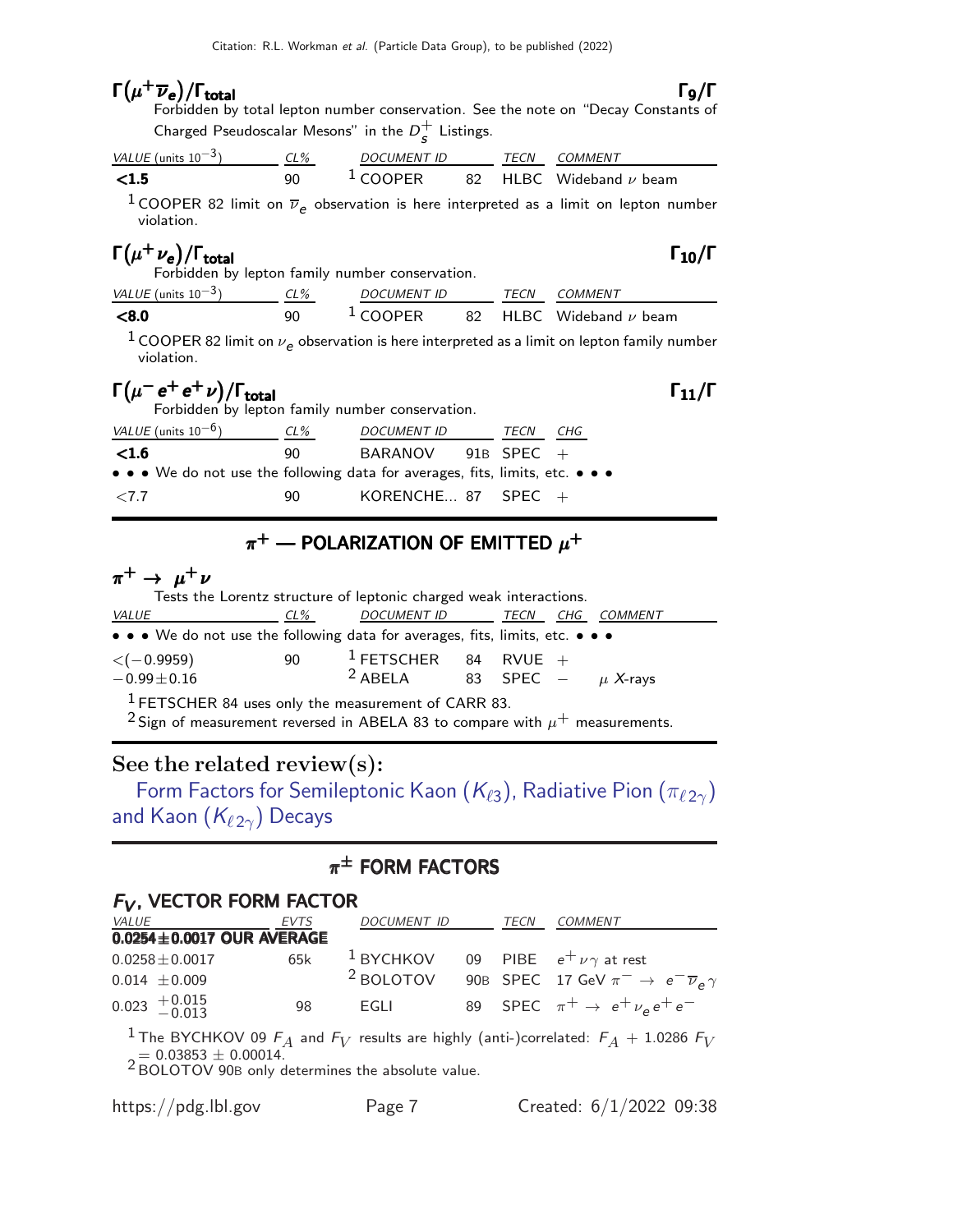#### FA, AXIAL-VECTOR FORM FACTOR

| VALUE                                                                         | <b>EVTS</b> | DOCUMENT ID                                  | TECN | <b>COMMENT</b>                                                                                                                         |
|-------------------------------------------------------------------------------|-------------|----------------------------------------------|------|----------------------------------------------------------------------------------------------------------------------------------------|
| $0.0119 \pm 0.0001$                                                           | 65k         | 1,2 BYCHKOV 09 PIBE $e^+ \nu \gamma$ at rest |      |                                                                                                                                        |
| • • • We do not use the following data for averages, fits, limits, etc. • • • |             |                                              |      |                                                                                                                                        |
| $0.0115 \pm 0.0004$<br>$0.0106 \pm 0.0060$                                    |             | 41 $k$ $1,3$ FRLEZ<br>$1,4$ BOLOTOV          |      | 04 PIBE $\pi^+ \rightarrow e^+ \nu \gamma$ at rest<br>90B SPEC 17 GeV $\pi^- \rightarrow e^- \overline{\nu}_e \gamma$                  |
| $0.021 + 0.011$<br>-0.013                                                     | 98          | EGLI                                         |      | 89 SPEC $\pi^+ \rightarrow e^+ \nu_e e^+ e^-$                                                                                          |
| $0.0135 \pm 0.0016$<br>$0.006 \pm 0.003$<br>$0.011 \pm 0.003$                 |             | $1,4$ BAY<br>$1,4$ PIILONEN<br>$1,4,5$ STETZ |      | 86 SPEC $\pi^+ \rightarrow e^+ \nu \gamma$<br>86 SPEC $\pi^+ \rightarrow e^+ \nu \gamma$<br>78 SPEC $\pi^+ \rightarrow e^+ \nu \gamma$ |

<sup>1</sup> These values come from fixing the vector form factor at the CVC prediction,  $F_V =$  $0.0259 \pm 0.0005$ .

<sup>2</sup> When  $F_V$  is released, the BYCHKOV 09  $F_A$  is 0.0117  $\pm$  0.0017, and  $F_A$  and  $F_V$  results are highly (anti-)correlated:  $F_A + 1.0286$   $\hat{F}_V = 0.03853 \pm 0.00014.$ 

 $3$  The sign of  $\gamma = F_A / F_V$  is determined to be positive.

<sup>4</sup> Only the absolute value of  $F_A$  is determined.

<sup>5</sup> The result of STETZ 78 has a two-fold ambiguity. We take the solution compatible with later determinations.

#### VECTOR FORM FACTOR SLOPE PARAMETER a

This is a in  $F_V(\mathfrak{q}^2) = F_V(0)$   $(1 + a \mathfrak{q}^2)$ 

| $\cdots$ . $\cdots$ $\cdots$ $\cdots$ $\cdots$ $\cdots$ $\cdots$ $\cdots$ $\cdots$ $\cdots$ $\cdots$ |      |                                          |      |                                       |
|------------------------------------------------------------------------------------------------------|------|------------------------------------------|------|---------------------------------------|
| <i>VALUE</i>                                                                                         | EVTS | <b>DOCUMENT ID</b>                       | TECN | <i>COMMENT</i>                        |
| $0.10 + 0.06$                                                                                        | 65k  | BYCHKOV 09 PIBE $e^+ \nu \gamma$ at rest |      |                                       |
| R, SECOND AXIAL-VECTOR FORM FACTOR<br><i>VALUE</i>                                                   | EVTS | DOCUMENT ID                              | TECN | <i>COMMENT</i>                        |
| $0.059 + 0.009 - 0.008$                                                                              | 98   | EGLI                                     |      | 89 SPEC $\pi^+ \to e^+ \nu_e e^+ e^-$ |

# $\pi^\pm$  CHARGE RADIUS

The charge radius of the pion  $\sqrt{\langle r_{\pi}^2 \rangle}$  $\left\langle \frac{2}{\pi} \right\rangle$  is defined in relation to the form factor of the pion electromagnetic vertex, called vector form factor VFF,  $F_{\pi}^V$  $\frac{V}{\pi}$ . The VFF is a function of the squared four-momentum transfer t, or of the squared c.m. energy s, depending on the channel in which the photon exchange takes place. In both cases, it is related to the slope of the VFF at zero, namely

$$
\langle r_{\pi}^2 \rangle = 6 \frac{dF_{\pi}^V(q)}{dq}(q=0) \text{ where } q = t, \text{ s.}
$$

The quantity cannot be measured directly. It can be extracted from the cross sections of three processes: pion electroproduction,  $e N \rightarrow e N \pi$ , and pion electron scattering  $e\pi \rightarrow e\pi$ , for the t channel, and positron electron annihilation into two charged pions,  $e^+e^- \rightarrow \pi^+\pi^-$ , for the s channel. We encode all measurements, but we do not use electroproduction data in averaging because the extraction of the pion radius involves, in this case, theoretical uncertainties that cannot be controlled at the needed level of accuracy. In case of analyses based on the same data set, as ANANTHANARAYAN 17 and COLANGELO 19, which cannot be averaged, we combine the results into a common value, with the uncertainty range chosen to cover both analyses. Note that for consistency the form factor needs to be defined in both channels with the vacuum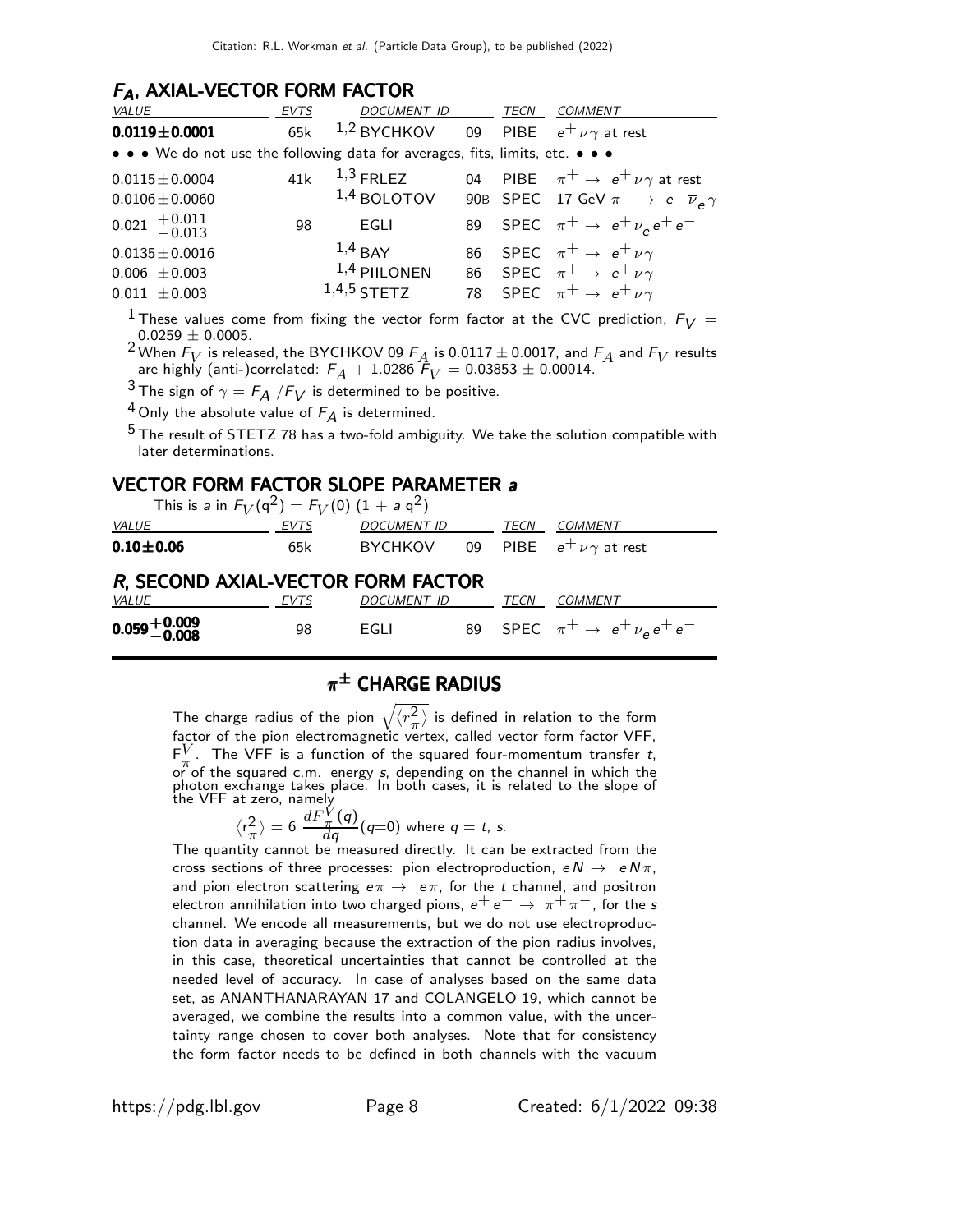polarisation removed. For details see COLANGELO 19 or Appendix B of ANANTHANARAYAN 16A.

| VALUE (fm) |                                                                               | <b>DOCUMENT ID</b>                             |    | TECN        | <b>COMMENT</b>                       |
|------------|-------------------------------------------------------------------------------|------------------------------------------------|----|-------------|--------------------------------------|
|            | $0.659 \pm 0.004$ OUR AVERAGE                                                 |                                                |    |             |                                      |
| 0.656      | $\pm 0.005$                                                                   | $1$ PDG                                        | 19 | <b>FIT</b>  |                                      |
| 0.65       | $\pm 0.05$<br>$\pm 0.06$                                                      | <b>ESCHRICH</b>                                | 01 |             | CNTR $\pi e \rightarrow \pi e$       |
| 0.663      | $\pm 0.006$                                                                   | AMENDOLIA                                      | 86 | <b>CNTR</b> | $\pi e \rightarrow \pi e$            |
|            | $0.663 \pm 0.023$                                                             | <b>DALLY</b>                                   | 82 |             | CNTR $\pi e \rightarrow \pi e$       |
|            | • • • We do not use the following data for averages, fits, limits, etc. • • • |                                                |    |             |                                      |
| 0.640      | $\pm$ 0.007                                                                   | $2$ CUI                                        |    | 21A FIT     | Fit existing data                    |
| 0.655      | $\pm 0.004$                                                                   | <sup>3</sup> COLANGELO                         | 19 | <b>FIT</b>  | Fit existing data                    |
|            | $0.657 \pm 0.003$                                                             | <sup>4</sup> ANANTHANA17 FIT Fit existing data |    |             |                                      |
|            | $0.6603 \pm 0.0005 \pm 0.0004$                                                | <sup>5</sup> HANHART                           | 17 | FIT.        | Fit existing data                    |
|            | $0.740 \pm 0.031$                                                             | $6$ LIESENFELD                                 | 99 |             | CNTR $ep \rightarrow e \pi^+ n$      |
| 0.661      | $\pm$ 0.012                                                                   | <sup>7</sup> BIJNENS                           | 98 | <b>CNTR</b> | $\chi$ PT extraction                 |
| 0.660      | $\pm$ 0.024                                                                   | AMENDOLIA                                      | 84 | <b>CNTR</b> | $\pi e \rightarrow \pi e$            |
| 0.711      | $\pm 0.009 \pm 0.016$                                                         | $6$ BEBEK                                      | 78 | CNTR        | $e\,N \rightarrow\; e\,\pi\,N$       |
| 0.678      | $\pm 0.004 \pm 0.008$                                                         | 8 QUENZER                                      | 78 |             | CNTR $e^+e^- \rightarrow \pi^+\pi^-$ |
| 0.78       | $+0.09$<br>$-0.10$                                                            | <b>ADYLOV</b>                                  | 77 |             | CNTR $\pi e \rightarrow \pi e$       |
| 0.74       | $+0.11$<br>$-0.13$                                                            | <b>BARDIN</b>                                  | 77 |             | CNTR $ep \rightarrow e \pi^+ n$      |
| 0.56       | ±0.04                                                                         | <b>DALLY</b>                                   | 77 |             | CNTR $\pi e \rightarrow \pi e$       |

<sup>1</sup> This value combines the measurements of ANANTHANARAYAN 17 and COLAN-GELO 19 which are based on the same data set. The uncertainty range is chosen to cover both results.

<sup>2</sup> CUI 21A perform a fit including spacelike data only. Employ a new mathematical procedure based on interpolation via continued fractions augmented by statistical sampling. Also do not impose the charge conserving normalization condition  $F(0) = 1$ .

<sup>3</sup> COLANGELO 19 fit existing  $F_V$  data, using an extended Omnes dispersive representation. This analysis is based on the same data set of ANANTHANARAYAN 17 . Accordingly, they cannot be averaged. We combine the results into a common value, with the uncertainty range chosen to cover the uncertainty ranges of both analyses.

<sup>4</sup> ANANTHANARAYAN 17 fit existing  $F_V$  data, using a mixed phase-modulus dispersive representation. This analysis is based on the same data set of COLANGELO 19. Accordingly, they cannot be averaged. We combine the results into a common value, with the uncertainty range chosen to cover the uncertainty ranges of both analyses.

5 According to the authors the uncertainty could be underestimated. The value quoted omits the BaBar data AUBERT 09.

6 The extractions could contain an additional theoretical uncertainty which cannot be sufficiently quantified.

7 BIJNENS 98 fits existing data.

 $8$  The extraction is based on a parametrization that does not have correct analytic properties.

# $\pi^\pm$  references

We have omitted some papers that have been superseded by later experiments. The omitted papers may be found in our 1988 edition Physics Letters **B204** 1 (1988).

Π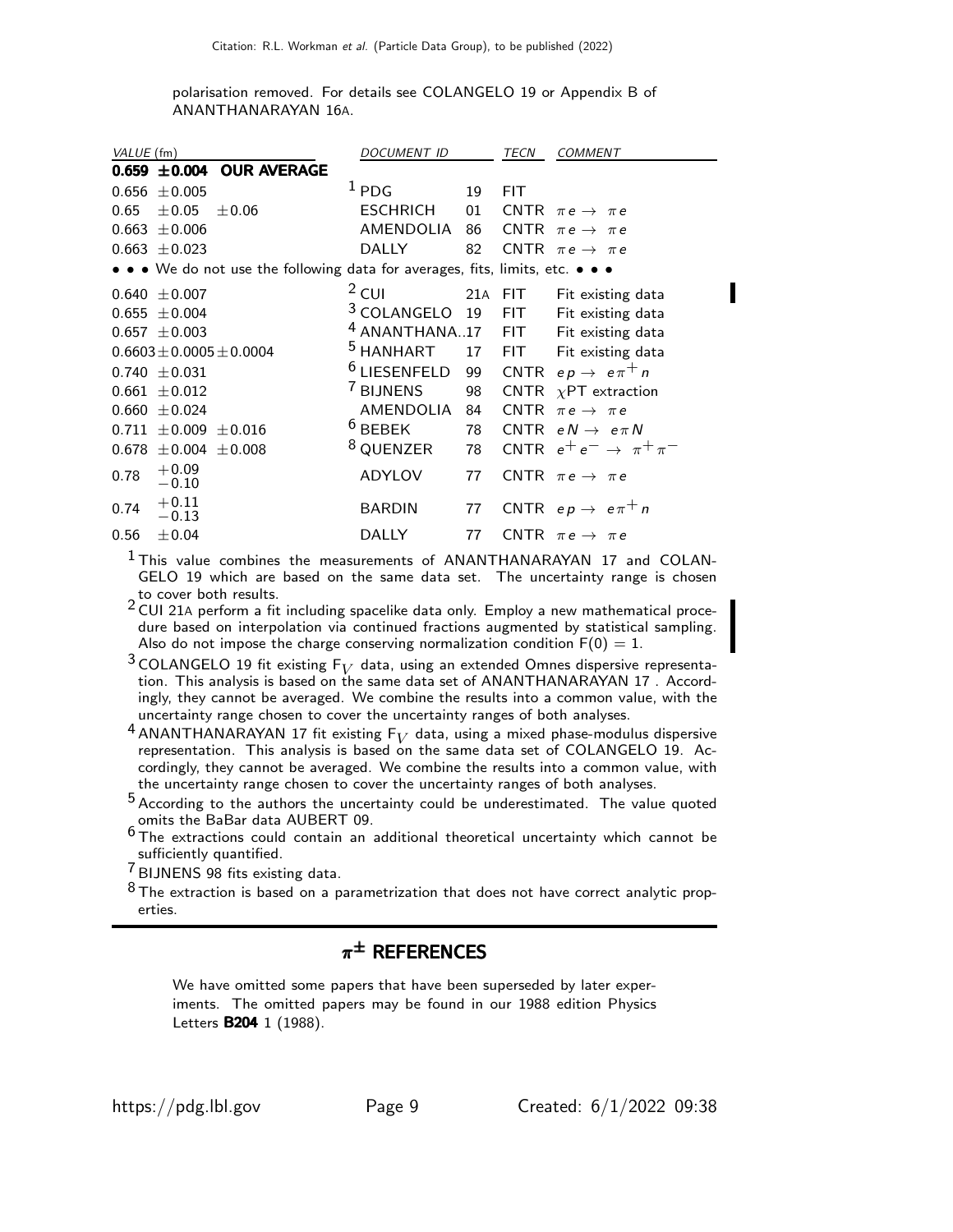| <b>CUI</b>                   | 21A       | PL B822 136631                | Z.-F. Cui et al.                                      | (NJU, ECT, HZDR)                   |
|------------------------------|-----------|-------------------------------|-------------------------------------------------------|------------------------------------|
| AGUILAR-AR 20A               |           | PR D102 012001                | A. Aguilar-Arevalo et al.                             | (PIENU Collab.)                    |
| COLANGELO                    | 19        | JHEP 1902 006                 | G. Colangelo, M. Hoferichter, P. Stoffer              | $(BERN+)$                          |
| <b>DAUM</b>                  | 19        | PL B796 11                    | M. Daum, R. Frosch, P.-R. Kettle                      | (PSI)                              |
| PDG                          | 19        | RPP 2019 at pdg.lbl.gov       | M. Tanabashi <i>et al.</i>                            | (PDG Collab.)                      |
| ANANTHANA17                  | 17        | PRL 119 132002                | B. Ananthanarayan, I. Caprini, D. Das                 |                                    |
| HANHART<br>ANANTHANA16A      |           | EPJ C77 98<br>PR D93 116007   | C. Hanhart <i>et al.</i><br>B. Ananthanarayan et al.  |                                    |
| TRASSINELLI 16               |           | PL B759 583                   | M. Trassinelli <i>et al.</i>                          |                                    |
| ADOLPH                       | 15A       | PRL 114 062002                | C. Adolph et al.                                      | (COMPASS Collab.)                  |
| AGUILAR-AR 15                |           | PRL 115 071801                | A. Aguilar-Arevalo <i>et al.</i>                      | (PIENU Collab.)                    |
| HOLSTEIN                     | 14        | ARNPS 64 51                   | B. Holstein, S. Scherer                               | (MASA, MAINZ)                      |
| AUBERT                       | 09        | PR D79 011102                 | B. Aubert <i>et al.</i>                               | (BABAR Collab.)                    |
| <b>BYCHKOV</b>               | 09        | PRL 103 051802                | M. Bychkov <i>et al.</i>                              | (PSI PIBETA Collab.)               |
| FRLEZ                        | 04        | PRL 93 181804                 | E. Frlez <i>et al.</i>                                | (PSI PIBETA Collab.)               |
| POCANIC                      | 04        | PRL 93 181803                 | D. Pocanic et al.                                     | (PSI PIBETA Collab.)               |
| ESCHRICH                     | 01        | PL B522 233                   | I. Eschrich et al.                                    | (FNAL SELEX Collab.)               |
| LIESENFELD<br><b>BIJNENS</b> | 99<br>98  | PL B468 20<br>JHEP 9805 014   | A. Liesenfeld et al.<br>J. Bijnens <i>et al.</i>      |                                    |
| <b>BRESSI</b>                | 98        | NP B513 555                   | G. Bressi <i>et al.</i>                               |                                    |
| LENZ                         | 98        | PL B416 50                    | S. Lenz <i>et al.</i>                                 |                                    |
| ASSAMAGAN                    | 96        | PR D53 6065                   | K.A. Assamagan et al.                                 | $(PSI, ZURI, VILL+)$               |
| <b>KOPTEV</b>                | 95        | <b>JETPL 61 877</b>           | V.P. Koptev <i>et al.</i>                             | (PNPI)                             |
|                              |           | Translated from ZETFP 61 865. |                                                       |                                    |
| <b>NUMAO</b>                 | 95        | PR D52 4855                   | T. Numao et al.                                       | (TRIU, BRCO)                       |
| ASSAMAGAN                    | 94        | PL B335 231                   | K.A. Assamagan et al.                                 | $(PSI, ZURI, VILL+)$               |
| JECKELMANN 94                | 93        | PL B335 326                   | B. Jeckelmann, P.F.A. Goudsmit, H.J. Leisi            | $(WABRN+ )$                        |
| CZAPEK<br><b>BARANOV</b>     | 92        | PRL 70 17<br>SJNP 55 1644     | G. Czapek <i>et al.</i><br>V.A. Baranov <i>et al.</i> | (BERN, VILL)<br>(JINR)             |
|                              |           | Translated from YAF 55 2940.  |                                                       |                                    |
| <b>BRITTON</b>               | 92        | PRL 68 3000                   | D.I. Britton et al.                                   | (TRIU, CARL)                       |
| Also                         |           | PR D49 28                     | D.I. Britton et al.                                   | (TRIU, CARL)                       |
| NUMAO                        | 92        | MPL A7 3357                   | T. Numao                                              | (TRIU)                             |
| BARANOV                      | 91B       | SJNP 54 790                   | V.A. Baranov et al.                                   | (JINR)                             |
|                              |           | Translated from YAF 54 1298.  | M. Daum et al.                                        |                                    |
| DAUM<br><b>BOLOTOV</b>       | 91<br>90B | PL B265 425<br>PL B243 308    | V.N. Bolotov et al.                                   | (VILL)<br>(INRM)                   |
| EGLI                         | 89        | PL B222 533                   | S. Egli <i>et al.</i>                                 | (SINDRUM Collab.)                  |
| Also                         |           | PL B175 97                    | S. Egli et al.                                        | (AACH3, ETH, SIN, ZURI)            |
| PDG                          | 88        | PL B204 1                     | G.P. Yost et al.                                      | $(LBL+)$                           |
| PICCIOTTO                    | 88        | PR D37 1131                   | C.E. Picciotto et al.                                 | (TRIU, CNRC)                       |
| <b>COHEN</b>                 | 87        | RMP 59 1121                   | E.R. Cohen, B.N. Taylor                               | (RISC, NBS)                        |
| KORENCHE                     | 87        | SJNP 46 192                   | S.M. Korenchenko et al.                               | (JINR)                             |
|                              |           | Translated from YAF 46 313.   |                                                       |                                    |
| AMENDOLIA<br>BAY             | 86<br>86  | NP B277 168<br>PL B174 445    | S.R. Amendolia <i>et al.</i>                          | (CERN NA7 Collab.)<br>(LAUS, ZURI) |
| <b>BRYMAN</b>                | 86        | PR D33 1211                   | A. Bay <i>et al.</i><br>D.A. Bryman et al.            | (TRIU, CNRC)                       |
| Also                         |           | PRL 50 7                      | D.A. Bryman et al.                                    | (TRIU, CNRC)                       |
| JECKELMANN 86B               |           | NP A457 709                   | B. Jeckelmann et al.                                  | (ETH, FRIB)                        |
| Also                         |           | PRL 56 1444                   | B. Jeckelmann et al.                                  | (ETH, FRIB)                        |
| PIILONEN                     | 86        | PRL 57 1402                   | L.E. Piilonen et al.                                  | (LANL, TEMP, CHIC)                 |
| MCFARLANE                    | 85        | PR D32 547                    | W.K. McFarlane et al.                                 | (TEMP, LANL)                       |
| ABELA                        | 84        | PL 146B 431                   | R. Abela <i>et al.</i>                                | (SIN)                              |
| Also                         |           | PL 74B 126                    | M. Daum et al.                                        | (SIN)                              |
| Also                         |           | PR D20 2692                   | M. Daum et al.                                        | (SIN)                              |
| AMENDOLIA<br><b>FETSCHER</b> | 84        | PL 146B 116<br>PL 140B 117    | S.R. Amendolia <i>et al.</i><br>W. Fetscher           | (CERN NA7 Collab.)                 |
| ABELA                        | 84<br>83  | NP A395 413                   | R. Abela <i>et al.</i>                                | (ETH)<br>(BASL, KARLK, KARLE)      |
| CARR                         | 83        | PRL 51 627                    | J. Carr <i>et al.</i>                                 | (LBL, NWES, TRIU)                  |
| <b>COOPER</b>                | 82        | PL 112B 97                    | A.M. Cooper <i>et al.</i>                             | (RL)                               |
| DALLY                        | 82        | PRL 48 375                    | E.B. Dally et al.                                     |                                    |
| LU                           | 80        | PRL 45 1066                   | D.C. Lu et al.                                        | (YALE, COLU, JHU)                  |
| BEBEK                        | 78        | PR D17 1693                   | C.J. Bebek <i>et al.</i>                              |                                    |
| QUENZER                      | 78        | PL 76B 512                    | A. Quenzer <i>et al.</i>                              | (LALO)                             |
| STETZ                        | 78        | NP B138 285                   | A.W. Stetz <i>et al.</i>                              | (LBL, UCLA)                        |
| ADYLOV                       | 77        | NP B128 461                   | G.T. Adylov et al.                                    |                                    |
| BARDIN<br>DALLY              | 77<br>77  | NP B120 45                    | G. Bardin <i>et al.</i>                               |                                    |
| CARTER                       | 76        | PRL 39 1176<br>PRL 37 1380    | E.B. Dally et al.<br>A.L. Carter et al.               | $(CARL, CNRC, CHIC+)$              |
| KORENCHE                     | 76B       | JETP 44 35                    | S.M. Korenchenko <i>et al.</i>                        | (JINR)                             |
|                              |           | Translated from ZETF 71 69.   |                                                       |                                    |